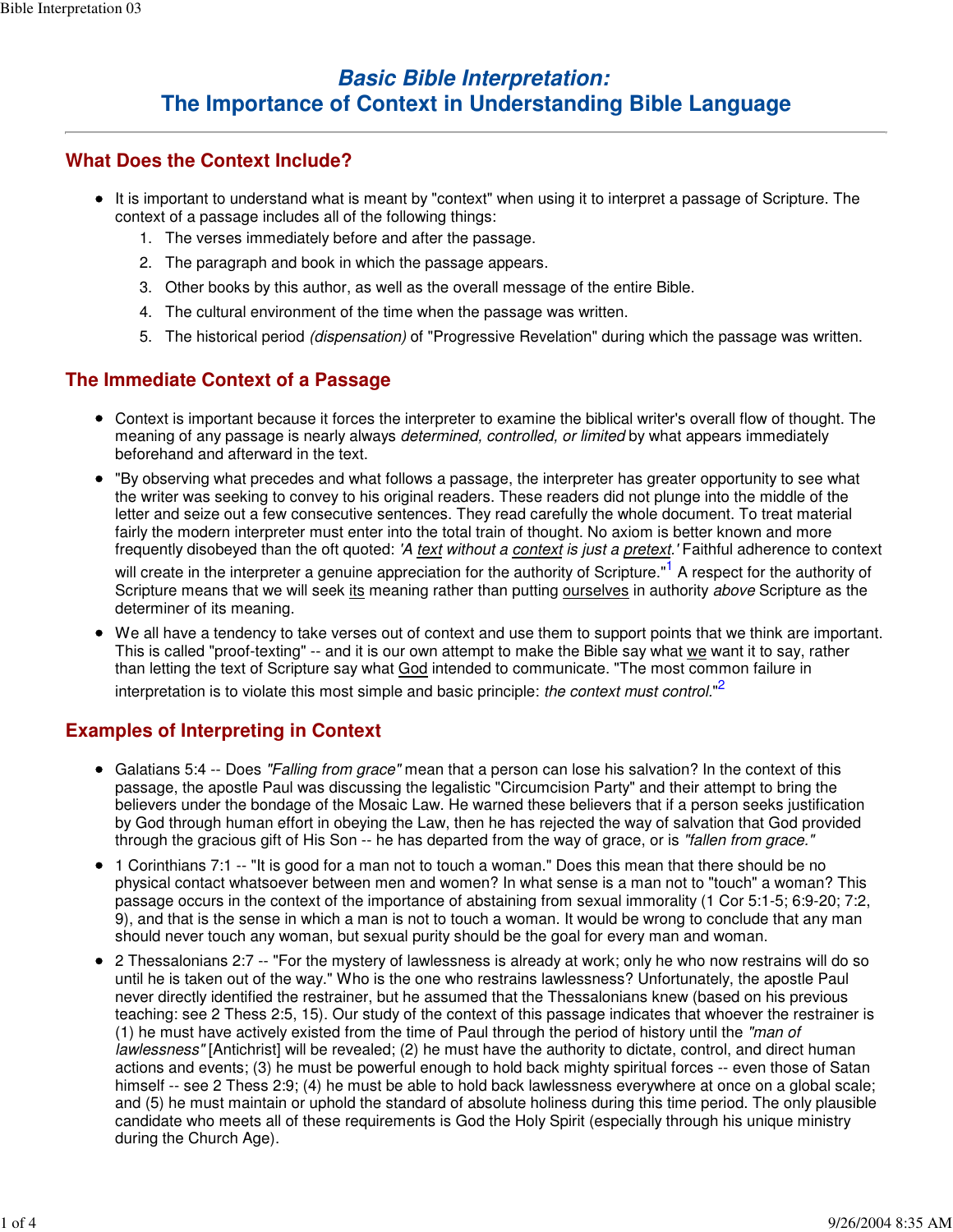1 John 3:6-10 -- "No one who abides in Him sins; no one who sins has seen Him or knows Him." Does this mean that, in order to maintain his status as a Christian, a believer must never sin? In the context of the entire book of First John this interpretation would be incorrect, because John clearly states that Christians do sin (see 1 John 1:8, 10; 2:1; 5:16), and that believers have a remedy when that occurs (see 1 John 1:9). Therefore, we must seek another interpretation of 1 John 3:6-10 that is more consistent with the context of the entire message of the book.

### **Understanding the Overall Flow of Thought**

- The purpose of the biblical writer will influence the meaning of every passage in the book. Understanding the writer's general purpose will provide a larger context for each specific passage, and this will help to determine the author's intended meaning. We should allow his purpose to control our interpretation. A basic rule is that each passage should be interpreted in light of the overall purpose of the biblical writer.
- An isolated passage cannot be interpreted as if it were disconnected from all of the ideas that come before and afterward. Outlines are very helpful in discerning the overall plan of a book. In order to identify and outline the flow of thought, it is important to look for changes or transitions in the text. The biblical writers normally present their messages in recognizable steps. To understand these steps, we must look at the structure and flow of the larger context. Changes in the text may provide clues to the structure of a writer's thoughts. For example:
	- $\circ$  The author may clearly announce a new section as he begins it.
	- $\circ$  There may be significant "signposts" in the text. For example, in 1 Corinthians 7:1; 7:25; 8:1; 12:1; and 16:1 we see the transition words: "Now concerning."
	- $\circ$  There may be a change in literary form, for example from prose to poetry.
	- $\circ$  There may be grammatical changes in person, number, tense, voice, or mood.
	- There may be obvious changes in subject matter, logic, or thought patterns.
	- $\circ$  The author may use regular repetition. He may compare or contrast things consistently. He may write in sequence from cause to effect (or effect to cause).
- "It is important to seek an understanding of the purpose through direct reading of the book before consulting the opinions of others. But it would be a mistake to make a final decision without consulting what specialists have concluded. If a Bible introduction book, a Bible handbook, and the introduction of the biblical book in one or two commentaries all concur as to what the purpose is, one can proceed with some confidence on that basis as he studies the book. If there is no general agreement among the specialists, it is probably because no particular purpose is altogether clear. In that case, no purpose should be used as a guideline for interpreting a specific passage, except in a general way."<sup>3</sup>
- A study of the larger context of a Scripture passage usually shows why the author wrote to his readers the way he did. "As we understand the purpose of the original writer, we are deterred from attaching ideas to his writings that are completely foreign to his purpose or development of thought."<sup>4</sup> Our goal should always be to determine the intended meaning of the biblical author, rather than a meaning we impose on the text.

### **Scripture Interprets Scripture**

- The best commentary on the Bible is the Bible !
- Sometimes parallel passages in other Bible books can shed light on the meaning of a passage which is obscure in its immediate context. When we say that a passage is parallel it may be a direct verbal parallel with similar words and phrases, or it may be a conceptual parallel where a similar idea is expressed in different words. For example, parallels exist between parts of 1 & 2 Kings and 1 & 2 Chronicles, between parts of Galatians and Romans, between parts of Ephesians and Colossians, parts of 2 Peter and Jude, as well as between parts of Daniel and Revelation.
- Cross-reference resources can help locate other passages that speak about the same idea or event. But we should not assume that such reference materials are on the same level with the inspired Word of God. "Marginal references in various Bibles are famous (or infamous) for providing other materials which have a real or supposed bearing on the passage being studied. While these should be used, they should also be critically evaluated to see whether the citation is an actual parallel, merely a chance resemblance, or an apparent

resemblance without true similarity of thought pattern."<sup>5</sup> As responsible interpreters of the Word of God, we should carefully evaluate parallel passages to see whether they help us determine the author's intended meaning for the text we are studying.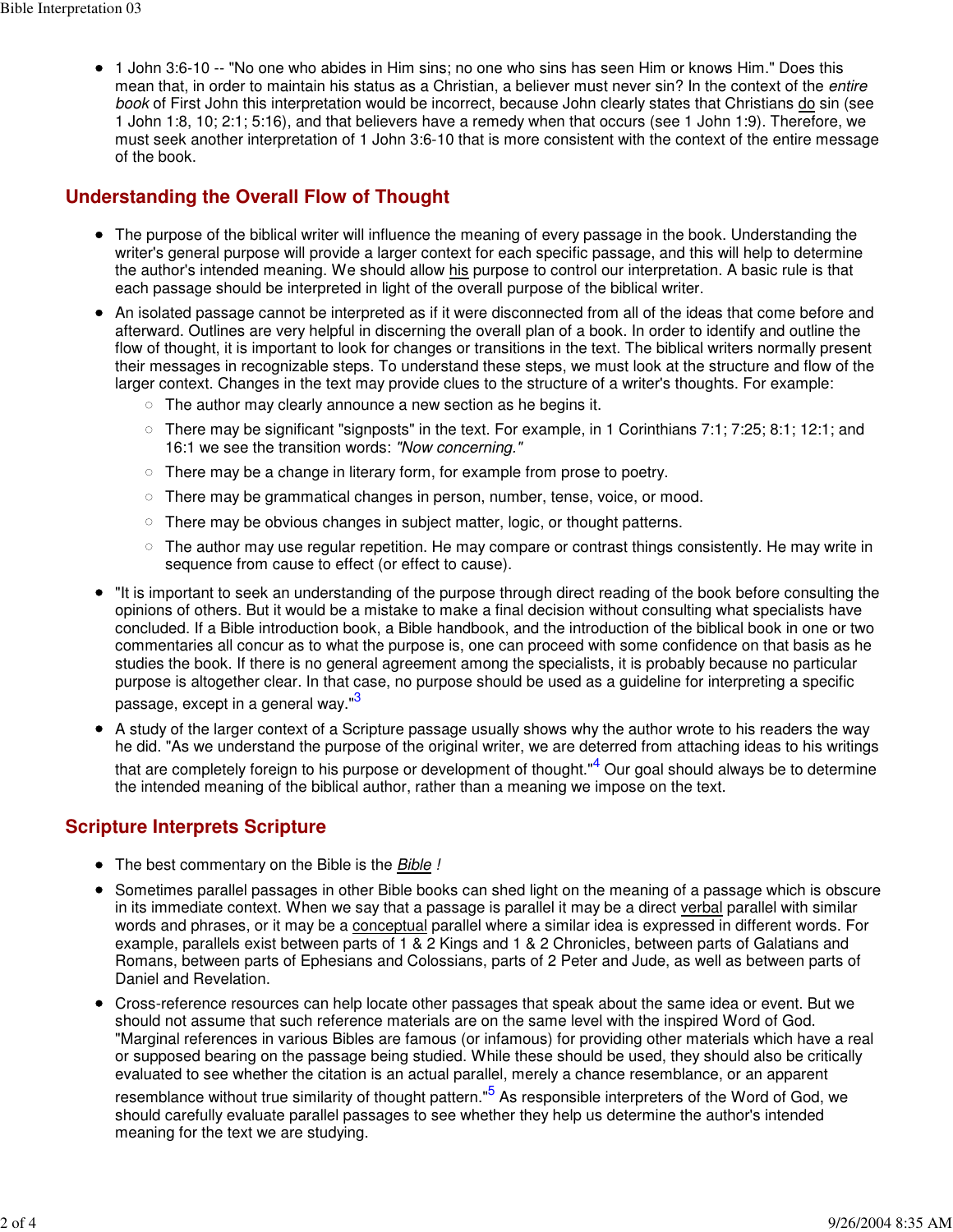- Guidelines for using Scripture to interpret Scripture:
	- $\circ$  An obscure or ambiguous text should never be interpreted in such a way as to contradict the teaching of a plain or clear passage. For example, in 1 Corinthians 15:29 the words "baptized for the dead" should not be interpreted to mean that substitutionary baptism can somehow bring salvation to person who has already died. This would contradict the plain teaching of many other passages in Scripture.
	- $\circ$  A complicated or complex interpretation should not be given preference over a simple or more natural explanation. For example, in Matthew 16:28 when Jesus said, "Truly I say to you, there are some of those who are standing here who will not taste death until they see the Son of Man coming in His kingdom," He was obviously not referring to the Millennial Kingdom because all those present would die before that time. A simpler explanation is that He was referring to the foretaste of His kingdom which was experienced six days later on the Mount of Transfiguration (Matt 17:1-13).

## **A Final Challenge**

We must not ignore the context when interpreting a passage of Scripture: "It is a shameful thing to carelessly ignore the context. To deliberately violate the context is more than shameful; it is sinful, for it is a deliberate substitution of one's own words for the Word of God. The student of Scripture, though he may not understand the original languages, nevertheless has at his command the single most important tool -- the context. Let him use it diligently!"<sup>6</sup>

### **Resource List for Understanding the Context of a Passage**

Ranked in order beginning with the least complicated and least costly resources in each category.

#### **Bible Handbooks**

Bible Handbooks provide outlines and overviews of every book in the Bible.

- 1. Halley's Bible Handbook
- 2. New Unger's Bible Handbook
- 3. MacArthur's Bible Handbook
- 4. Larry Richards, The Illustrated Bible Handbook
- 5. Willmington's Bible Handbook and Willmington's Guide to the Bible
- 6. Book introductions and outlines in Study Bibles, Reference Bibles, or commentaries.

#### **Bible Surveys**

Bible Surveys provide helpful overviews of the entire Word of God.

- 1. Henrietta Mears, What the Bible is All About
- 2. Bruce Wilkinson and Ken Boa, Talk Thru the Bible
- 3. Jensen's Survey of the Old Testament and Jensen's Survey of the New Testament
- 4. Bryan Beyer and Bill Arnold, Encountering the Old Testament and Walter Elwell, Encountering the New Testament
- 5. Paul Benware, Survey of the Old Testament and Survey of the New Testament
- 6. Robert Gundry, Survey of the New Testament
- 7. Merrill Tenney, New Testament Survey

#### **Comparing Scripture with Scripture**

Topical indexes and cross-reference resources provide ways to locate parallel passages in Scripture.

- 1. Nave's Topical Bible
- 2. The Treasury of Scripture Knowledge